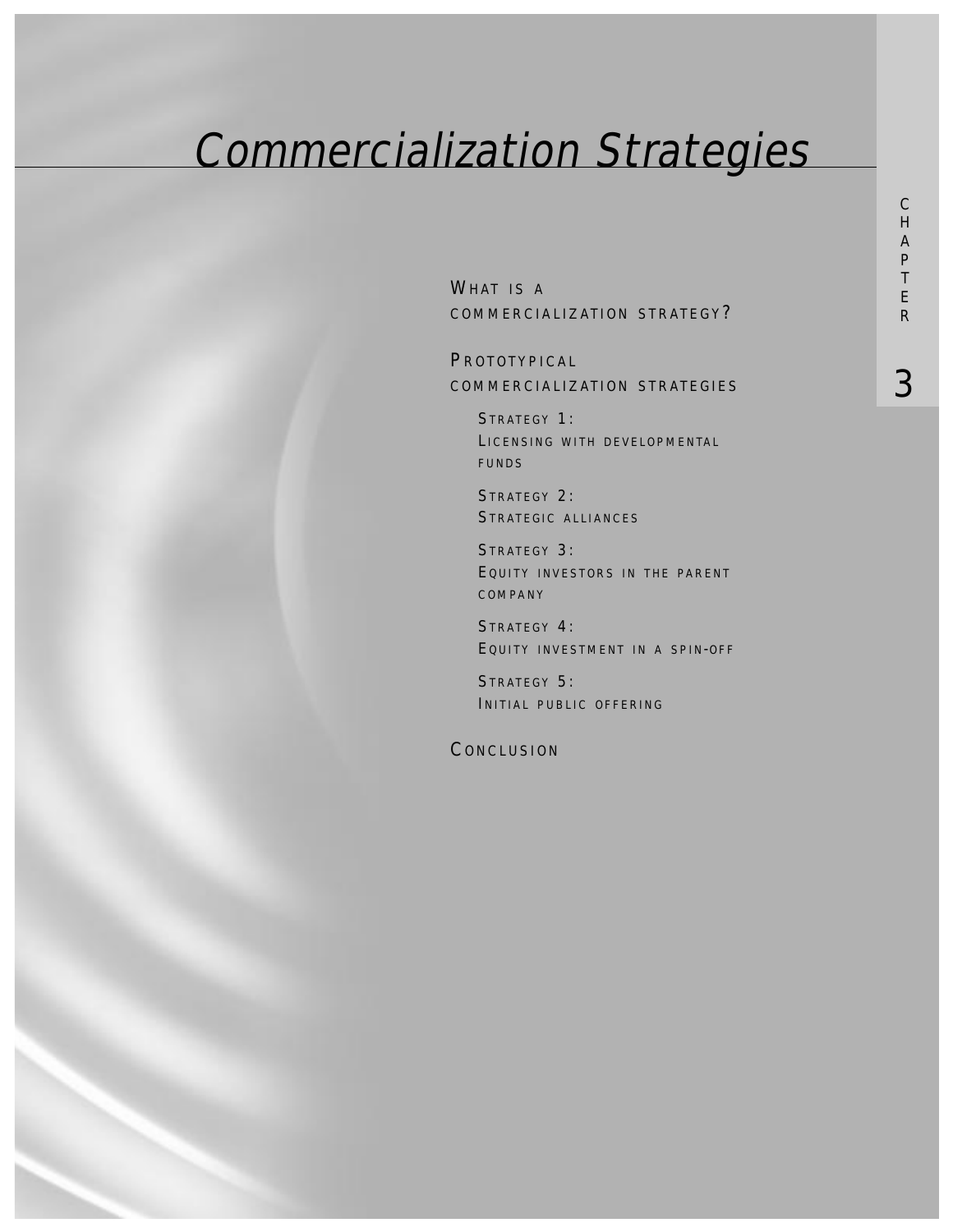# What is a Commercialization Strategy?

The phrase *commercialization strategy* refers to the series of financing options that a company entertains to move its technology/product from concept to the marketplace. As was discussed in the previous chapter, an increasing number of financing options become available to a firm as a product approaches completion, as collateral is developed, and as market risk is decreased.

The financing options available to your firm also depend upon *your vision for the future*. Do you envision your company remaining a contract research and development firm? Will you commercialize by licensing your technology to others, or do you wish to perform most business functions within your own firm? Are you willing to share control of your enterprise with equity investors, or is your goal to develop a closely held firm? These are important considerations that will affect the preliminary shape of your commercialization strategy. Your vision acts as an anchor point.

A commercialization strategy will also be affected by *personal philosophies* about business. It is not uncommon for founders to start a firm with the following premise: *"I want to grow this company without giving up any equity."* Others may decide, *"I don't care who else gets rich off my business, as long as I retain the right to do what I enjoy and make good money in the process."* Still others may assume, *"I am going to pay for the best help available. I don't believe in getting something for nothing."* Such philosophies may not be expressed in so many words, but be aware that such underlying philosophies may influence your choices for a commercialization strategy.

If you are developing a technology platform with the ability to affect multiple industries, you will also need to include an assessment of which applications you believe will develop first. This should be discussed in their commercialization strategy, and potential markets should be rank ordered in terms of their readiness. A company should position itself to hit *windows of opportunity* on time.

Vision, business philosophies, and a logical assessment of market opportunities are all-important considerations when developing a commercialization strategy. However, when positioning a firm to be a high-potential venture, the ultimate strategic choices made will be decisions that keep you ahead of the competition and enable you to hit the window of opportunity. You must estimate when your product will be commercially available, when your principal competitors are likely to enter the market, and when your target customers will become responsive to your technology/product. Work backward from this target date, setting your firm's

By the time a company submits an ATP proposal, it has already selected one or more commercialization strategies to pursue. However, the complexity of the task at hand requires constant re-evaluation of one's strategy.

A commercialization strategy is affected by:

- ◗ your vision,
- ◗ your business philosophy,
- the stage of technology development,
- ◗ market risk,
- ◗ competitive activities,
- ◗ window of opportunity.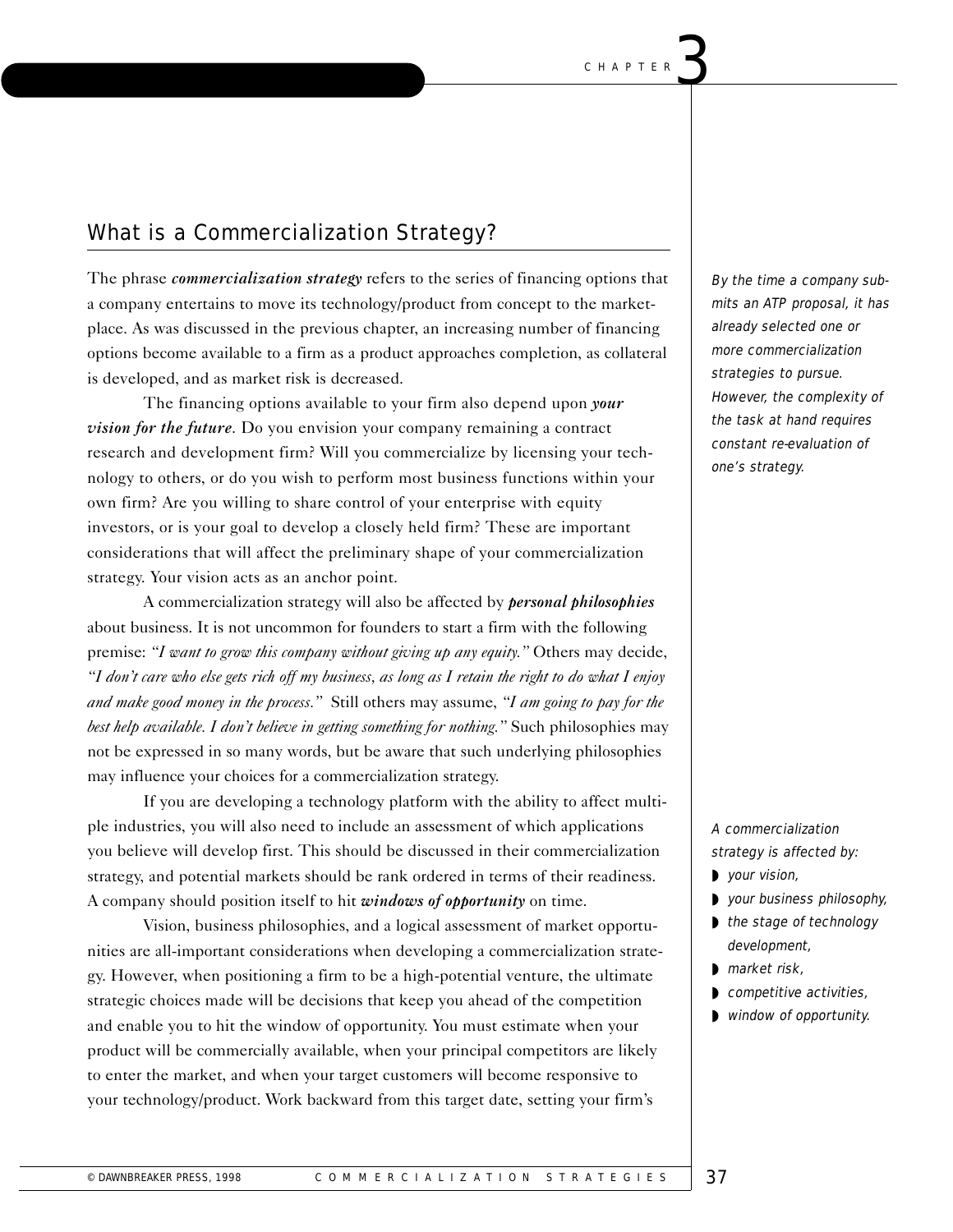marketing, research, and financing milestones on the timeline necessary for you to hit the projected date of market entry. Seizing your market advantage will increase the likelihood of realizing the objective of becoming a fast-growth firm—one that will create value for you, your commercial partners, and your investors.

# Prototypical Commercialization Strategies

This chapter introduces you to a variety of commercialization strategies that advanced technology firms have used successfully:

Licensing with developmental funds Strategic alliances Equity investment in the parent company Equity investment in a spin-off Initial Public Offerings

Each of these strategies usually involves several stages of financing. Although the last step used is the one that lends each strategy its name, the other modes of financing are included, too, in the tables that follow. These tables also list the type of "vision" for each of the hypothetical enterprises described, as well as a statement of each one's "philosophy."

# Strategy #1: Licensing with Developmental Funds

Many life-style firms use *licensing* as the commercialization strategy of choice. With this strategy, the advanced technology firm specializes in technology development and limits its marketing and sales activities to the overtures it makes to potential licensees. The licensees, in turn, perform all of the other tasks associated with commercialization—marketing, sales and distribution, engineering, manufacturing, and the like. In this day of shrinking research and development budgets in large corporations, *licensing-in* is increasingly a strategy of choice if the technology enables the licensee to enter new markets or retain market position without having to make costly investments in the original R&D, skilled personnel, and/or equipment.

Table 3-1 provides a thumbnail sketch of the commercialization strategy used by a small, advanced technology firm (not an ATP awardee) using a licensing strategy. This table is followed by an excerpt from an interview with a company president describing why his firm used this strategy and how the firm made it work.

Licensing-in is the term used to describe the process of obtaining rights to use the intellectual property of others, external to a company.

By contrast, the inventor or small company which is granting the license, licenses-out.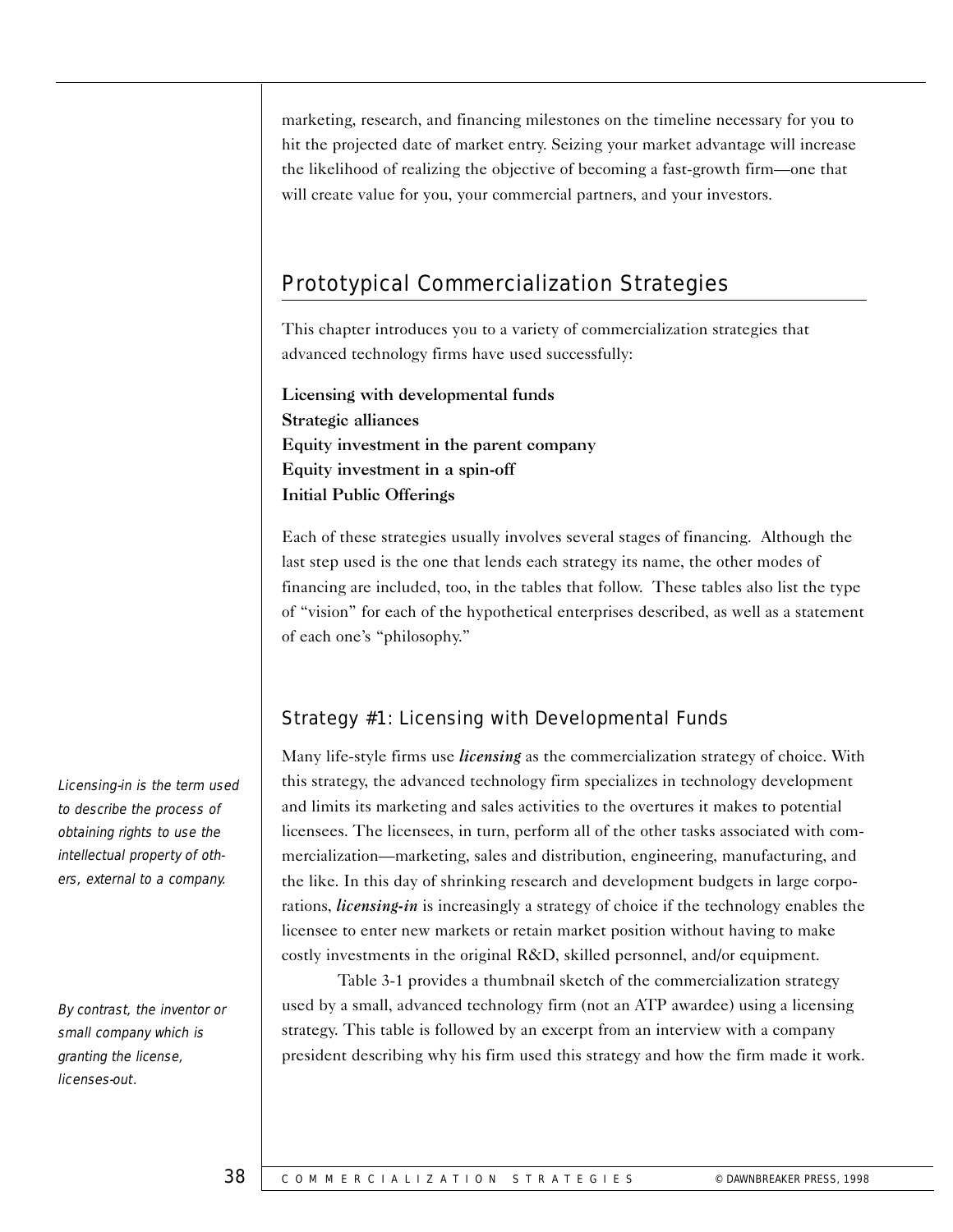Vision: Life-style company

Philosophy: "I want to enjoy what I do best."

Financing methods:

- For preliminary R&D, participated in a Federal contract for R&D; paid careful attention to intellectual property.
- Periodically used revolving line of credit for working capital (debt financing).
- Approached another company to complete commercialization of technology.
- Procured a private contract for application-specific R&D. Retained some rights within other markets.

*Under the Federal Acquisition Regulations (FAR), a small business such as ours retains the rights to the technology it develops for the government outside the government arena. As a result, we have quite a few undeveloped, patented technologies "on the shelf." We generate 4-5 patented technologies each year.*

*Large corporations become familiar with both our expertise and our technologies through our technical literature and conference presentations. Later, they approach us to solve a problem in one of our demonstrated areas of expertise. This usually involves developing one of our undeveloped technologies to solve a specific problem of interest to them. Many of the technologies, though patented by us, are still at quite an early stage of development. A great deal of inventing must still take place during the development process to adapt our technology to our client's specific application needs.*

#### **Summary**

The party interviewed clearly leveraged the R&D developed under a Federal R&D contract. The company paid careful attention to intellectual property; was mindful of the importance of developing and maintaining relationships with champions; and entered contractual arrangements with corporations on a realistic basis.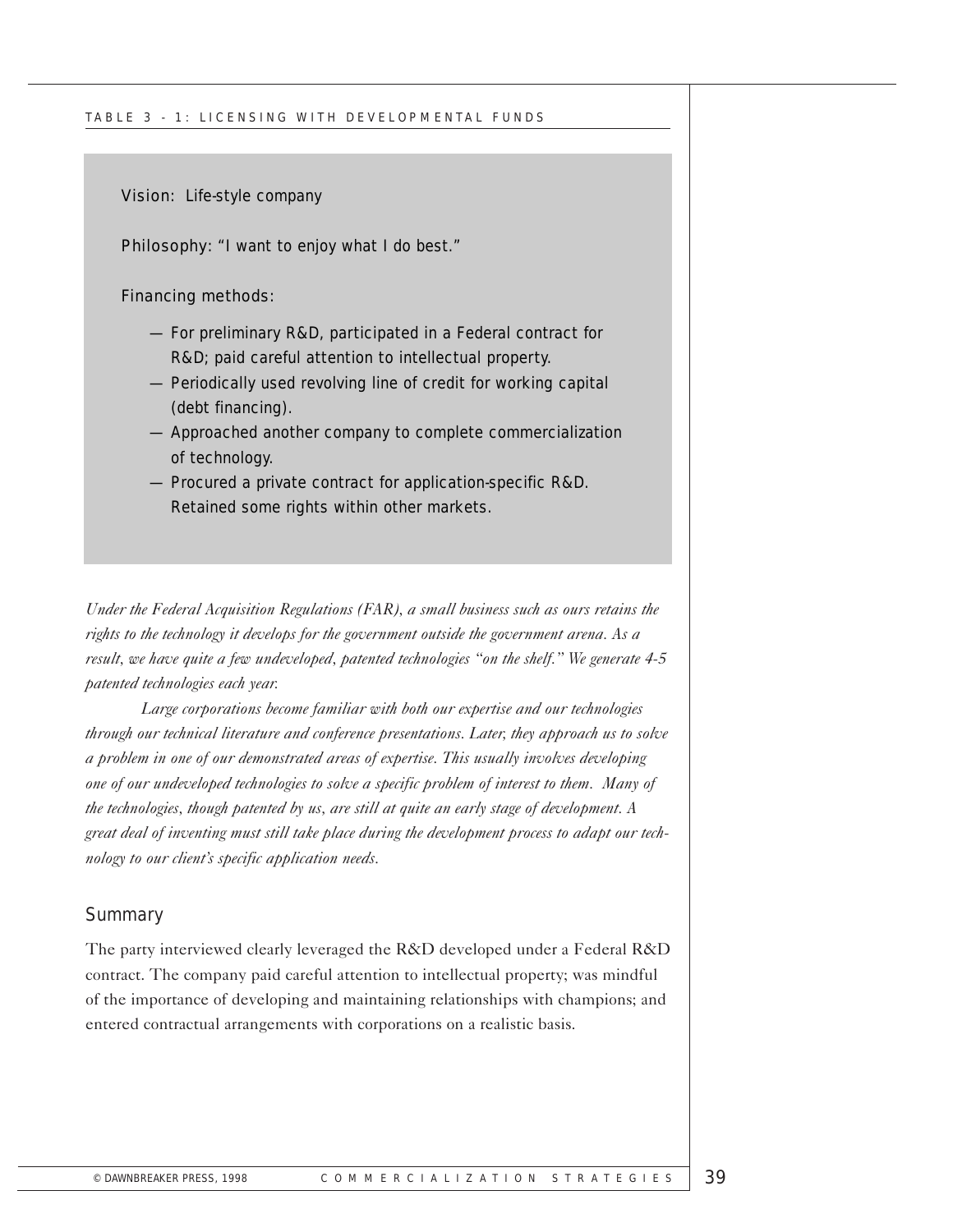## Strategy #2: Strategic Alliances

Soul-searching often leads company founders to decide that they don't wish to assume certain business functions. This often happens, for example, when the company makes a component for, or an enhancement to, a system. After weighing the pros and cons of manufacturing and marketing the component to a limited number of system integrators, it may seem more appropriate to form a strategic alliance with an entity in the supplier chain. The immediate customer could become a site for testing the technology/product, a potential licensee, or an investor in the firm. When a company makes a decision to mutually align itself with a customer, it has developed a strategic ally or teaming partner. Many types of strategic alliances can be formed for purposes of marketing, R&D, manufacture, equity, joint ventures, and/or licensing.

#### TABLE 3 - 2: STRATEGIC ALLIANCES

Vision: Foundation company (R&D and manufacturing)

Philosophy: "Conservative"

#### Financing methods:

- For preliminary R&D, participated in a Federal R&D program (not ATP); paid careful attention to intellectual property.
- Obtained equity investment from foreign investor, later converted to debt.
- Formed strategic alliance with customer (To supply our component for his system).

*Zentech received its first Federal funding in 1986. Its decision to respond to RFPs has traditionally been driven by the company's marketing and financial strategies. Routinely, Zentech examines the market looking for "market-pull" opportunities for its technologies and products. If it sees opportunities to commercialize a particular application, the company then examines RFPs from the various Federal agencies to determine if there is a good strategic fit. Zentech will not bid on RFPs for which it has not independently assessed a market need that fits with the company's mission.*

*Zentech manufactures a widget that is sold to manufacturers of a high-tech system. In 1986, Zentech employed 42 people. Today, it employs 135. Its growth has been primarily*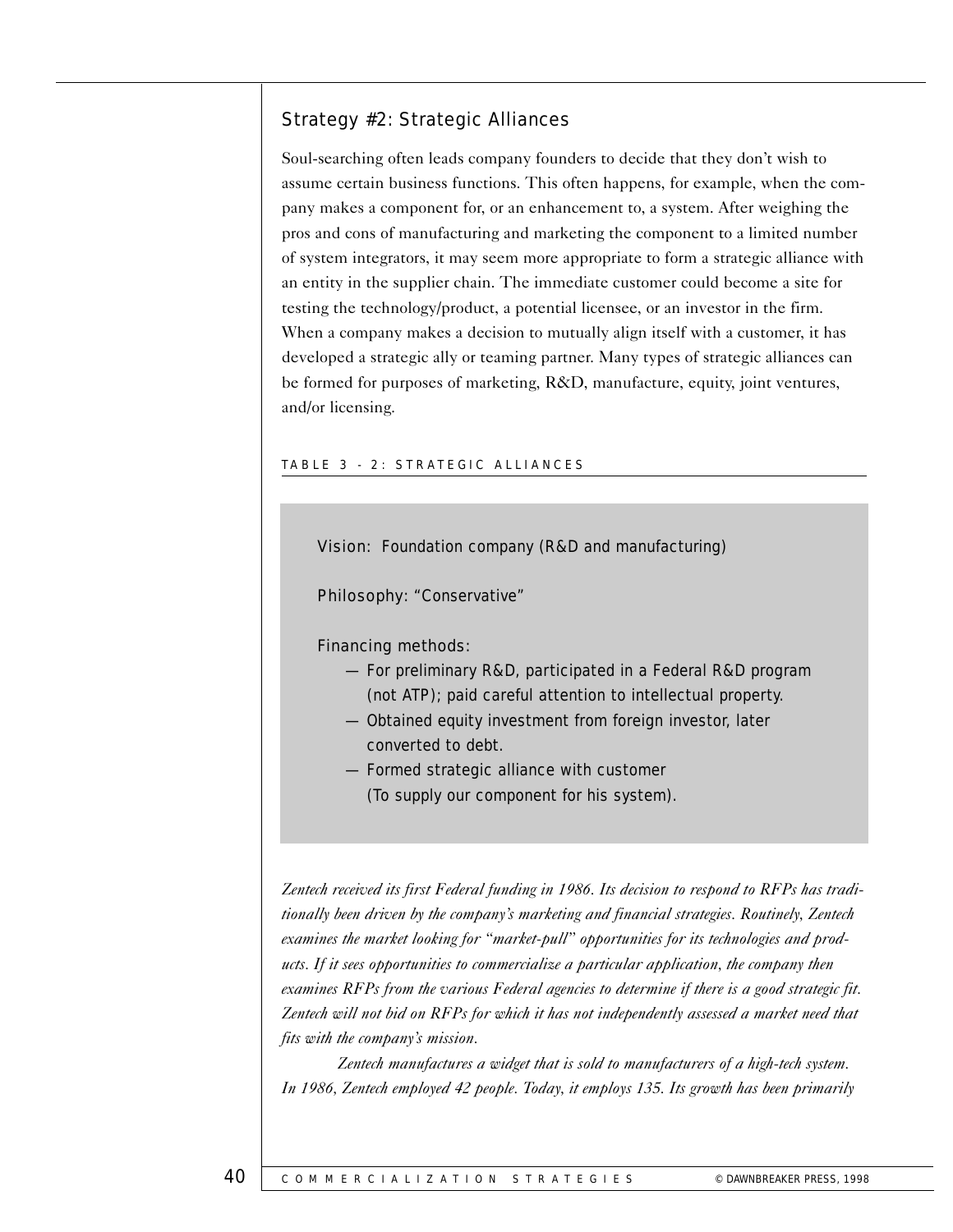*dependent upon a philosophy that can only be characterized as "getting close to the customer." This trial-and-error approach has been of great value.*

*Zentech initially spent a lot of time knocking on doors, presenting its idea of what the customer wanted, and then receiving corrections from the customer. Through the process of "getting close to the customer" it has developed a strategic alliance. When initially assessing the market, Zentech realized that the opportunity for a return on its investment would only come if the widget were successfully integrated into its customer's high-tech system. Therefore, in mapping out the R & D and marketing strategies, it anticipated the final goal not as production of the widget, but as utilization of the widget as a critical component of the customer's high-tech system. That last phase of the plan has been financed by the customer. The customer's motivation in this process was sparked by the fact that the use of the widget in a new high-tech system would open up new markets.*

*Funding has always been a challenge to Zentech. The company initially received equity financing from an overseas firm. The foreign investor provided the cash and Zentech provided the technology. This initial funding enabled the company to conduct its preliminary work with customers. However, funding problems on the part of the investor, coupled with its early success, led Zentech to buy back its equity.*

*For Zentech, the hardest part of the commercialization process has been obtaining good data on performance in actual field locations. The company had to expend a lot of effort to gain permission from potential customers to install the equipment, obtain good field data, and convince them to continue running the tests.*

*At one point, when reviewing its strategies for growth, Zentech considered getting into the manufacturing of the high-tech instrument. However, when it assessed this market it learned that 20-24% of the gross sales of the instrument market was spent on sales promotion and service. Upon reflection, Zentech decided that it did not wish to develop a large sales force or customer service department or pay for the costs involved with developing the high tech item itself. It made a strategic decision to continue manufacturing the widget and not get into the high tech instrument business. It only spends 5% of gross dollars on sales and services, has a smaller staff, and needs only one location.*

*Zentech presently has 14 ongoing programs, including one (non-ATP) federally funded program. It must ramp staff up and down quickly and plan shifts for its staff between programs, sometimes anticipated over a year in advance. Staff members are shifted to support funded programs. Zentech has commercialized one model of widget, obtained a "design win" on another, and applied for three patents. Its management feels that the strategies being followed are allowing company growth while staying within the constraints of prudent financial management."*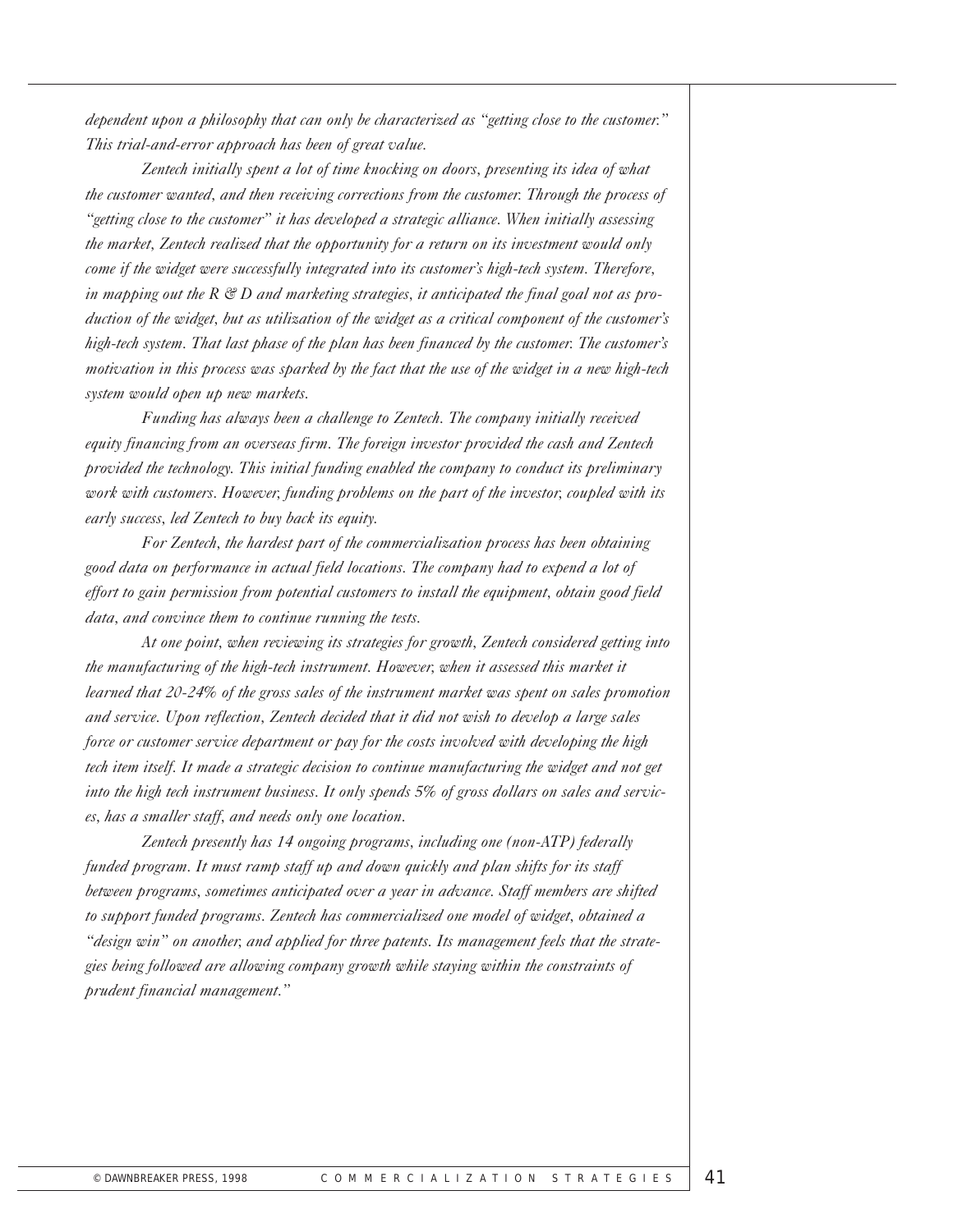### **Summary**

Strategic relationships are on the increase, intertwining the future of companies in a sequence of customer-supplier relationships (Hanan, 1992). A good alliance is like a good marriage, and requires that respect and fair play characterize the relationships. Ohmae (1989) recommends that participants do the following in order to develop successful collaborations:

- ◗ make a personal commitment to the alliance;
- ◗ have mutual respect and trust;
- ◗ take time to develop and maintain the relationship;
- ◗ clarify the relationship in a contractual form and then quickly put the contract away;
- ◗ clarify mutual expectations and timeframes;
- ◗ maintain an awareness of the partner's problems;
- ◗ learn to interpret particular responses in a culturally appropriate way;
- ◗ recognize a partner's independence; and
- ◗ celebrate success together

Some ideas about how to maintain good relationships are expressed in the interview excerpt below:

*We put a lot of effort into establishing and maintaining relationships, keeping each other informed of travel plans to conferences—so that opportunities to interact remain constant. You have to work the relationships up and down the ladder. Management needs to dialog with management, and technical people in both firms need to interact with one another.*

*Networking is important. Our people attend approximately 20 conferences a year. It is a major investment of time and resources, but enables us to develop and maintain relationships, and to keep interested parties aware of our new research efforts through the conference presentations that we make.*

## Strategy #3: Equity Investment in the Parent Company

Often times the founder knows at the outset what type of firm he/she wishes to develop. If the founder has the vision to become a high-potential venture, he/she will begin to make decisions from day one that will position the company for rapid growth. An example of such planning follows: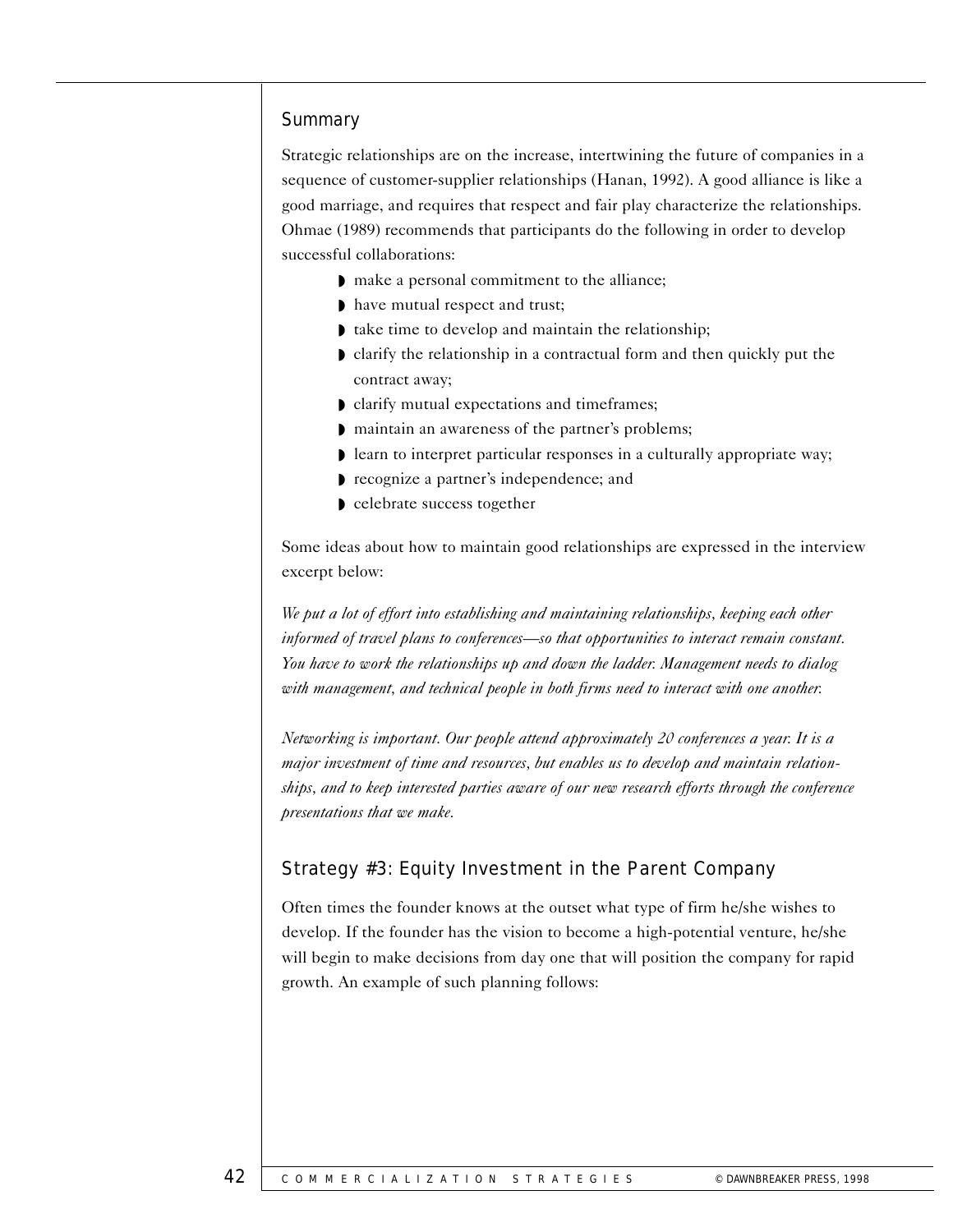#### TABLE 3 - 3: EQUITY INVESTMENT IN THE PARENT COMPANY

#### Vision: High-potential venture

Philosophy: "Rich is good!" "Selling is like shaving. If you don't do it every day, you're a bum!"

#### Financing methods:

- —Sweat equity
- —Federal SBIR funding
- —A private placement
- —Debt financing from an equity investor

*FastTrack had its eyes on becoming a fast-growth company from the get-go. The founder had both a business and a technical background, and was very familiar with federally-funded R&D partnership programs. After investing sweat equity to get the company started, the founder applied for SBIR funding. After winning both a Phase I and Phase II award, he quickly assembled a multi-disciplinary team. Vested in the vision of becoming a high-potential venture, the team worked diligently on issues related to business planing, leveraging their time to complete this task by utilizing assistance from a local university.* 

*To accelerate the rate of market entry and to allow the company to gear up for manufacturing, the founder decided to conduct a private placement. Equity investors were courted for a couple of years, but only became involved once market risk had decreased and sales were doing well. The team negotiated a loan from an institutional investment firm.*

#### **Summary**

The vision a founder has for the future of a company directs and focuses the firm's activities. In the example provided above, FastTrack, knowing that it wanted to position itself to be a high-potential venture, relied on a wide variety of financing options.

## Strategy #4: Equity Investment in a Spin-Off

A complex strategy, but one which can be exercised successfully, equity investment in a spin-off is a hybrid of the approaches already discussed. The founder of the technology firm decides that he or she wishes to keep the company fairly small,

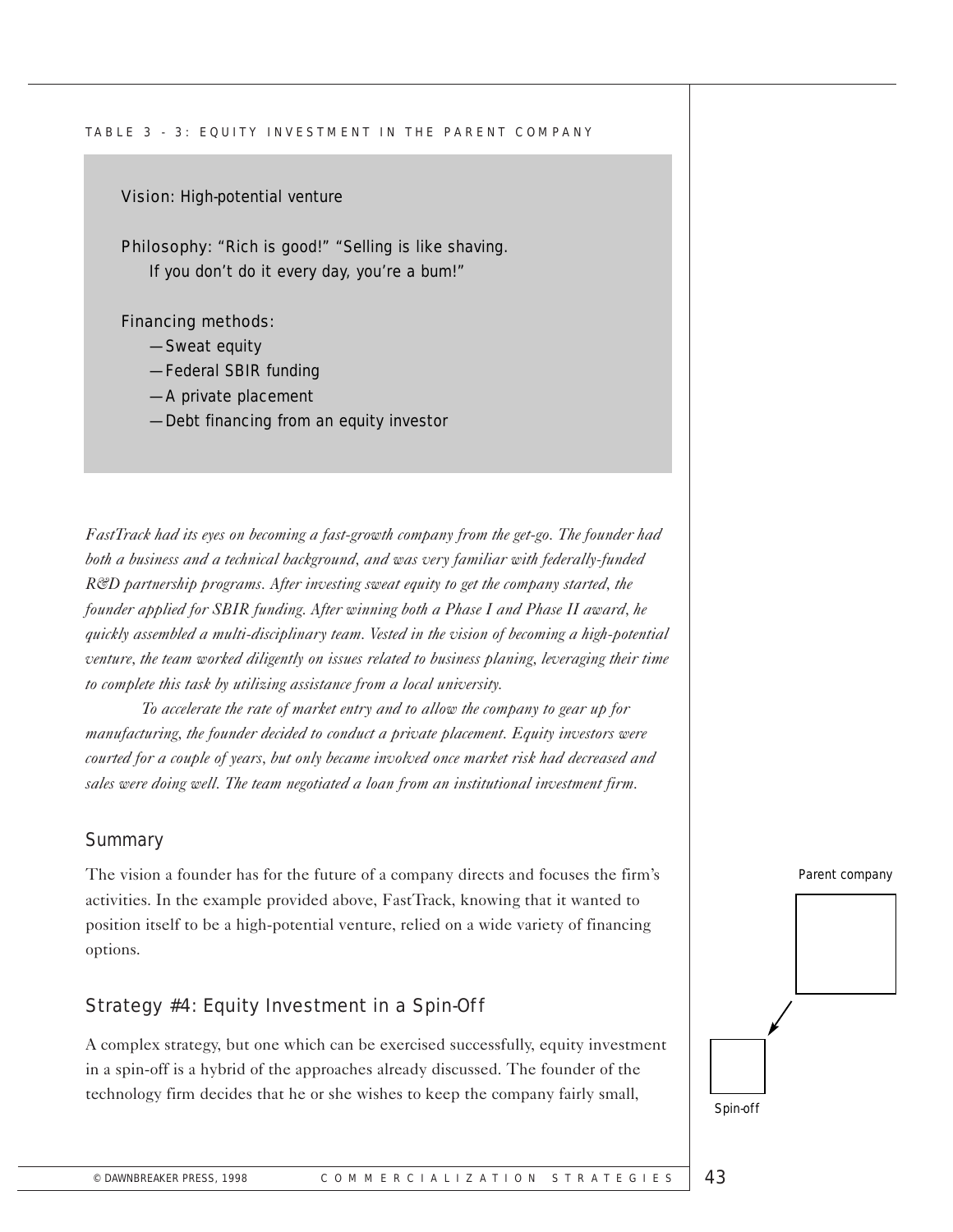Human resources, intellectual property, and non-compete arrangements need to be artfully addressed.

focused on research and development, and privately held. However, the founder entertains spinning off a related company in which equity investments could be made, the intent being to grow the spin-off as a high-potential venture. In order to make this strategy succeed, issues related to *human resources, intellectual property,* and *non-compete arrangements* need to be artfully addressed.

With respect to *human resources*, any entity seeking equity investment must have an excellent management team in place. The dilemma should be apparent. The founder of the parent company should not be in both the parent firm and the spin-off, because of split loyalties. Because an equity investor wants to be assured that the management team is fully committed to making the venture a success, such an arrangement is generally unacceptable. The technology entrepreneur, therefore, tends to stay with the parent firm. This requires that another management team be assembled to drive the growth of the spin-off. Most companies contemplating this strategy do not have the resources available to hire a management team for another firm prior to receiving an equity investment. They therefore have to grapple with how to address this requirement.

One strategy is to have a phantom management team in the wings that could step in once equity financing is obtained. This is not an optimal alternative for an equity investor, but one that is understandable.

A second strategy is to groom a vice president from the parent company to become the president of the spin-off. This has benefits to the spin-off, but creates a hole in the management team of the parent company. Some technology firms, strapped for resources, utilize a third strategy and offer the position of president to a retiring executive, often from a large firm. This is done because the executive may have a golden parachute that he is willing to invest in the spin-off, or because it is believed that his contacts should attract capital. This strategy is risky, however, as executives from a corporate environment usually do not have experience growing a high-potential venture. There is a big difference between building a car (i.e., working in an entrepreneurial environment) and driving a car (i.e., working for a large corporation).

You will be best served by involving a management team that has had experience in growing a company—a team that has contacts in the market of interest and has a pedigree that will satisfy the needs of equity investors. The bottom line: If you want to form a spin-off, you must grapple with how to best proceed to put a capable, dedicated team in place to drive the growth of the venture.

The *intellectual property issues* must also be adequately addressed. Formal arrangements that license or sell the intellectual property to the spin-off must be drafted. The terms need to be appropriate to allow an incentive for the management team and the equity investors, while still providing a return to the parent company. If there are restrictions on market applications to which the technology may be applied, these must be discussed and clarified.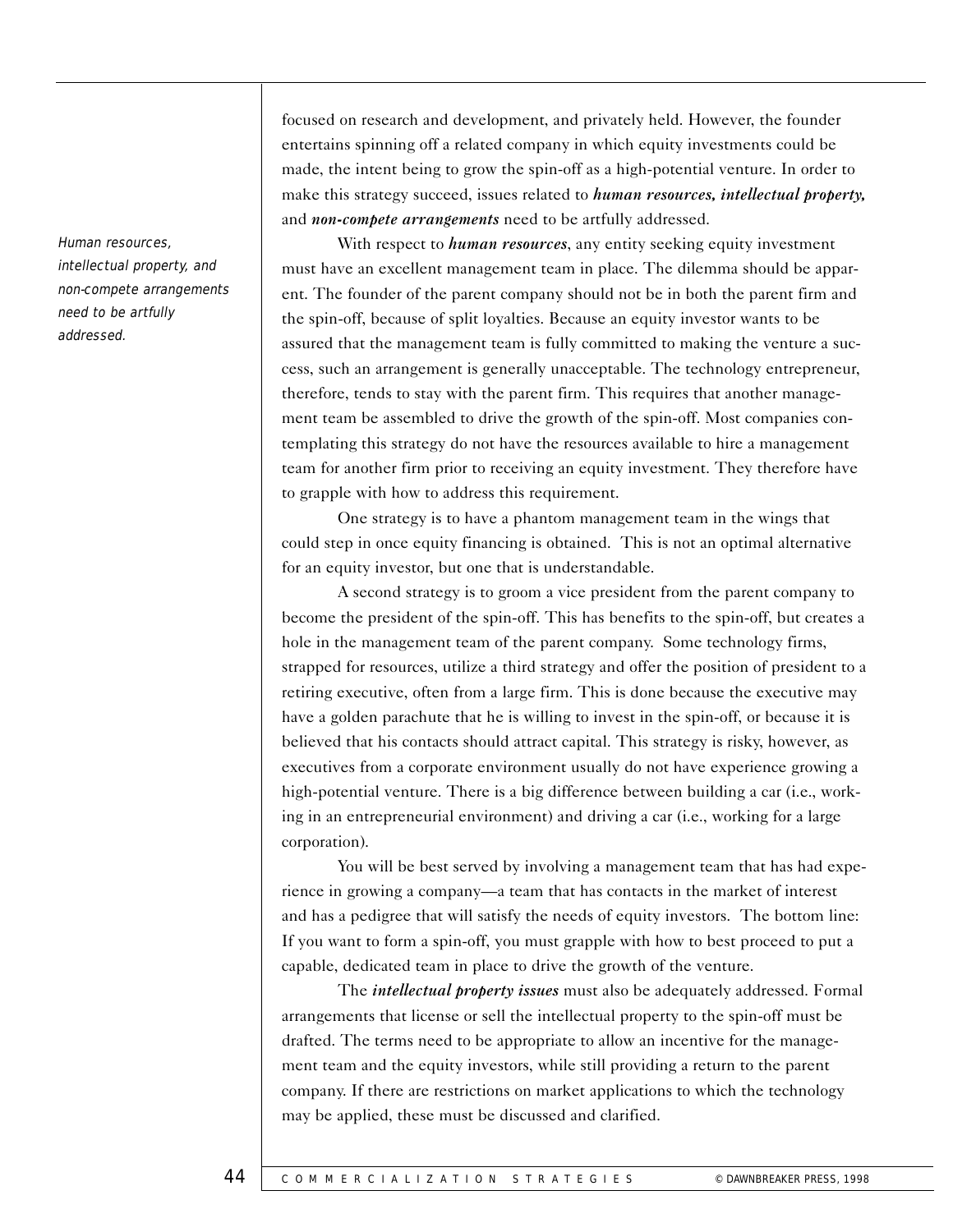A related issue is *non-compete arrangements*. You must decide if any R&D will be conducted in the spin-off or if it will take place only in the parent company. You must clarify whether the spin-off will have the right to obtain intellectual property from other sources in order to expand its intellectual property estate, or whether all intellectual property will have to come from the parent company.

## **Summary**

A spin-off strategy can work well. However, issues related to human resources, intellectual property, and non-compete issues need to be addressed. An equity investor will have no interest in the spin-off if it is unduly fettered or if it is a sham.

## Strategy #5: The Initial Public Offering

Perhaps the most glamorous commercialization strategy is an Initial Public Offering (IPO). Going public is the ultimate sign that you have arrived. It is a means of recapitalizing your firm, appreciating the value of stock, and the most common means for allowing equity investors to cash out. It brings lots of attention to your company and is a good strategy to use if you are positioning to be acquired or merge with another firm. It is also by far the most expensive commercialization strategy, requiring large amounts of money to be paid to underwriters, attorneys, accountants, public relations firms, printers, and state and Federal organizations. A company that goes this route will never be the same. In exchange for the glamour and the rapid capitalization of the company, one acquires a public of owners who have the right to full disclosure from that time forward.

#### TABLE 3 - 4: THE INITIAL PUBLIC OFFERING

Vision: High-potential venture Philosophy: I want to do it, I want to do all of it! Financing methods used:

- —Sweat equity and owner's equity
- —A Federal R&D partnership
- —Seed financing from venture capitalists and angels
- —Equity investment from a Fortune 500 company
- —Second round financing from venture capitalists
- —A private placement
- —A line of credit from bank
- —Profits plowed back into the company
- —Initial Public Offering